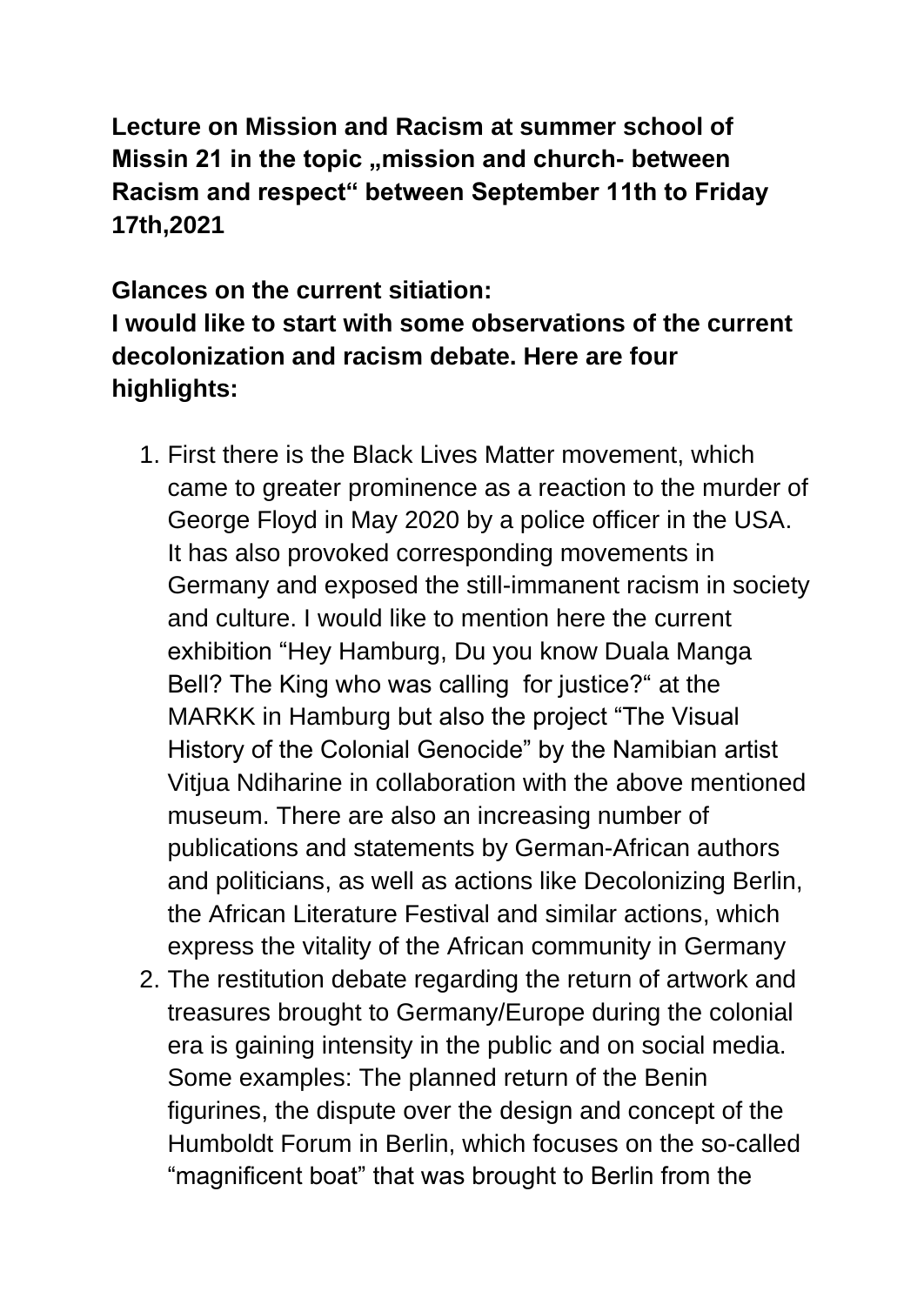island of Luf in the South Seas in 1904. (The controversy regarding the book of the same name by Götz Aly in Zeit). The restitution debate has sparked a fierce dispute between colonial historians and ethnologists. The discussion about the restitution of looted property, initiated by the French art historian and presidential advisor Benedicte Savoy and the economist Felwine Sarr from Ghana, does not stop with the Pergamon Altar, the Ishtar Gate and Nefertiti.

- 3. Another observation: The discussion about the relationship between the destruction of non-European cultures and ethnic groups during the colonial period up to the Holocaust is intensifying. The genocide debate is currently being argued out in the newspaper "Die ZEIT" between the Jewish-American historian Saul Friedländer and Dirk Moses, an Australian historian who teaches in the USA. Prof. Jürgen Zimmerer, head of the research unit "Hamburg's postcolonial heritage/Hamburg and the early modern period" at the University of Hamburg describes the postcolonial debate as THE central debate about identity in Germany and Europe.
- 4. These debates also touch on the involvement of the mission societies in Nazi history. As the book "Dein ist das Reich" by the journalist Katharina Döbler shows, the involvement of her grandparents in Nazi ideology in Neuendettelsau caused a surprising media frenzy at "Mission EineWelt." Research into the attitude of mission societies toward National Socialism will be the topic of this year's conference of the German Society for Mission History.

## **How do churches and mission agencies relate to their colonial heritage?**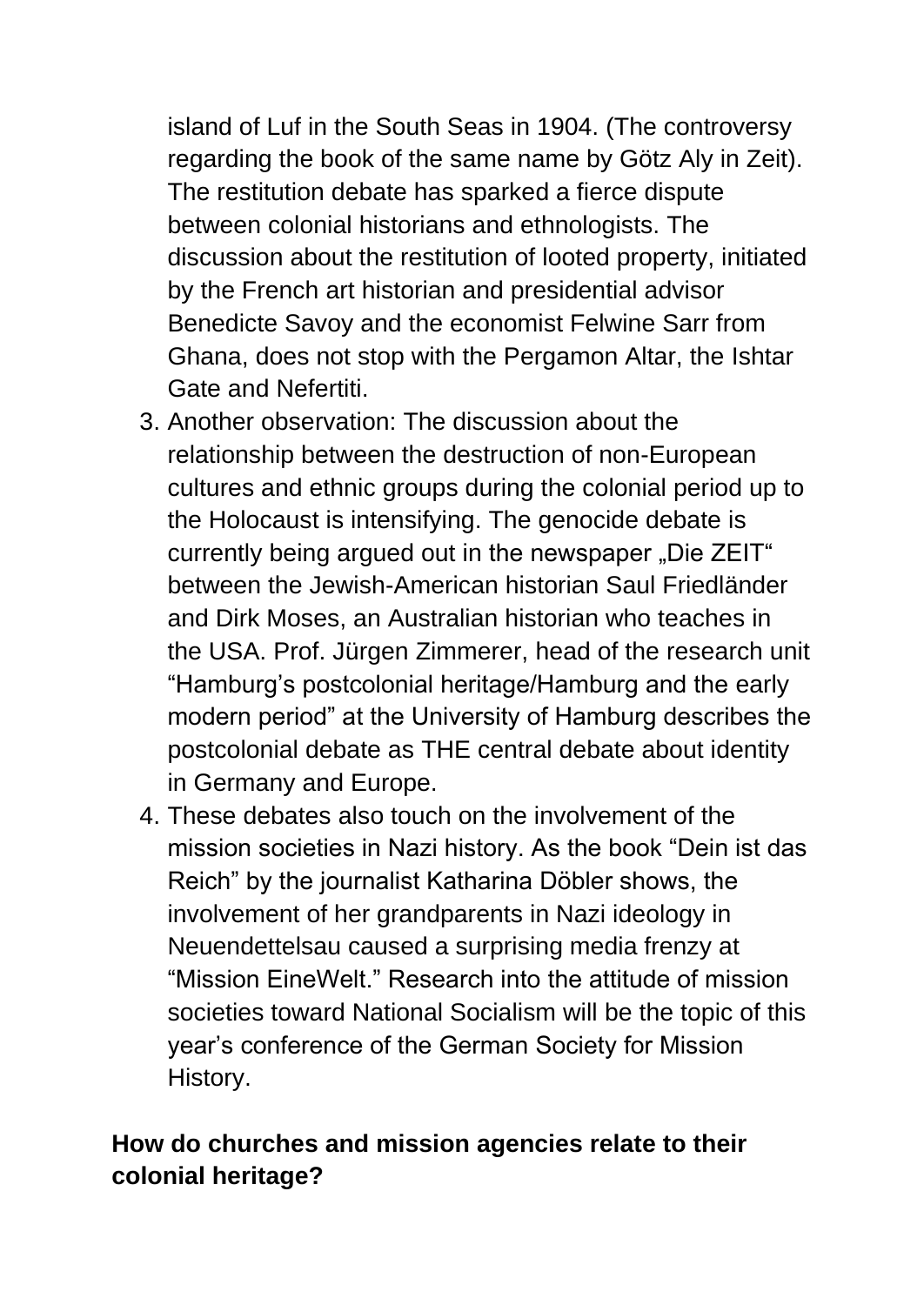## **First, a look at the history:**

Today, there are Christian congregations and churches on every continent and in almost every country. This is also a result of European mission as a cross-border and cross-cultural spreading of the Gospel. It had its beginnings in the end of the 16th and beginning of the 17th century. A special dynamic developed in the 19th century against the background of industrialization and expansive colonial policy. In the beginning, it was young craftsmen and farmers who were won over to the idea of global mission. They were sent to southern Africa, India and Ethiopia. There they founded mission stations. The transmission of the Christian faith, but also schooling and medical care characterized the early stages of mission. However, the history of mission is increasingly perceived in a critical light today.

The preoccupation with their own colonial past began in the mission agencies in the 1960s with the examination of their own names. The mission agencies became ecumenical, One world or worldwide centers (Mission one World, Center for ecumenics and mission). Some went down the path of internationalization (a is is the case with United Evangelical Mission and Evangelical mission in Solidarity), others saw themselves as part of the ecumenical department of their regional church (Berlin Mission). Still others kept their association structures (Evangelical Lutheran mission agency in Lower Saxonia or the Gossner mission).

In 2015, an international conference on the Maji Maji uprising in former German East Africa was held in Berlin. This was a cooperative endeavor between the Berlin Mission and the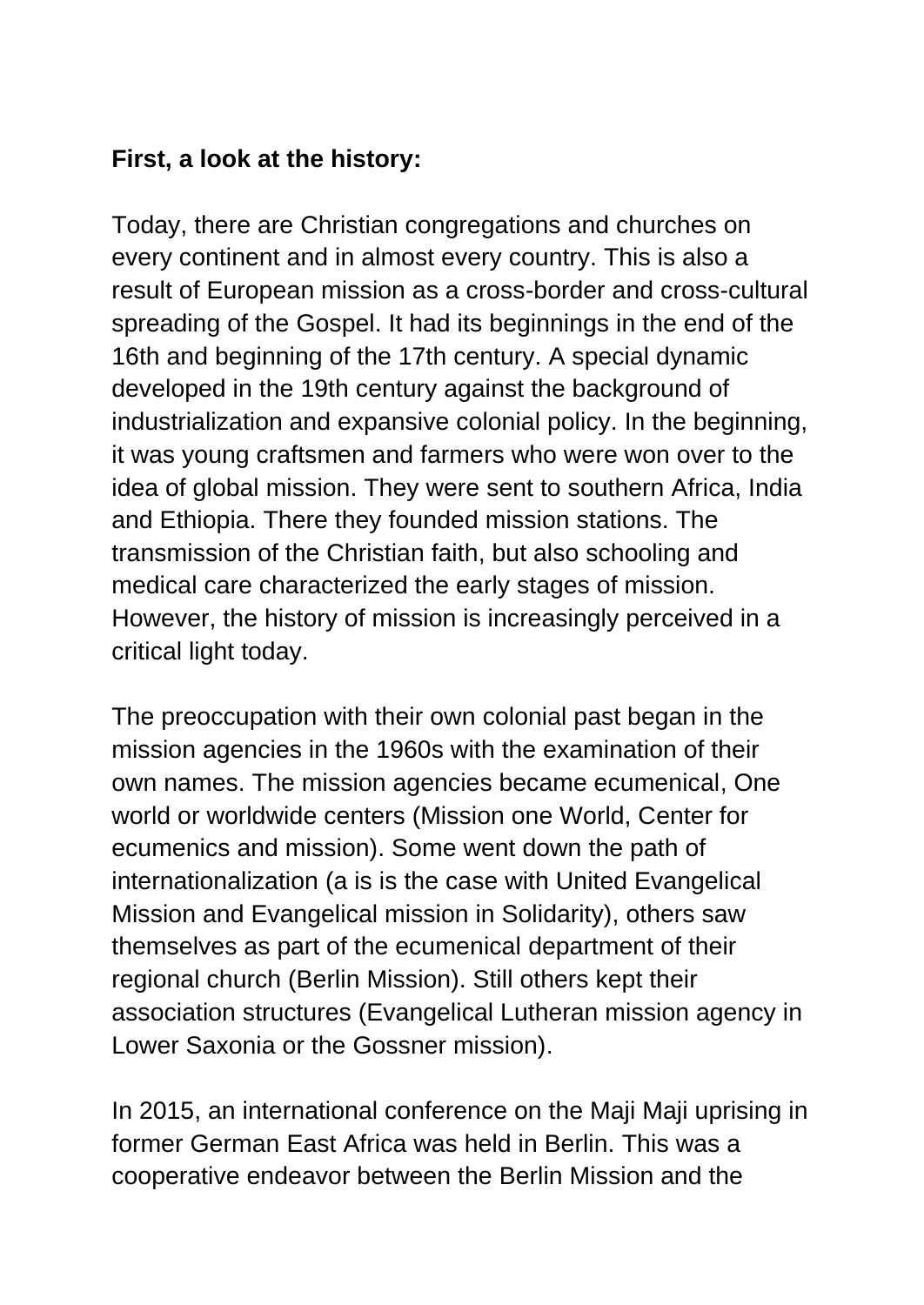German Historical Museum in Berlin. Here, representatives of academic institutions from Tanzania and Germany exchanged results of thier research. Former missionaries and the nationwide Tanzania Network contributed their narratives. The Basel Mission and the United Evangelical Mission in Wuppertal started in the 80ies with the collection, sifting and academic studies of their museums and archives and made them accessible to an international research community. The momentum has now spread to all mission agencies. The United Evangelical Mission recently launched its own web page on racism and the church. The Leipzig Mission and Mission 21 organize lectures, seminars and a summer school on mission and colonialism throughout the year. And the journal of the Center for Ecumenics and Mission in Hamburg regularly publishes an article on the topic of "Mission Decolonize," as the fruit of a working group founded especially for this purpose. Decolonising mission agencies and church has become a high priority. We can conclude that the topic has arrived at the mission agencies.

From all these numerous efforts to review mission history, the following picture emerges:

1. Mission history is a story of light and shadow. On one hand, there were missionaries who were imbued with the idea of belonging to a master race and became accomplices of colonial rule. This includes the involvement in the genocide of the Namas and Hereros and the role of the Rhenish Mission. Also worth mentioning is the dark chapter of the missionary children who grew up separated from their parents for years in Germany and were educated during the Nazi era in the spirit of the prevailing ideology.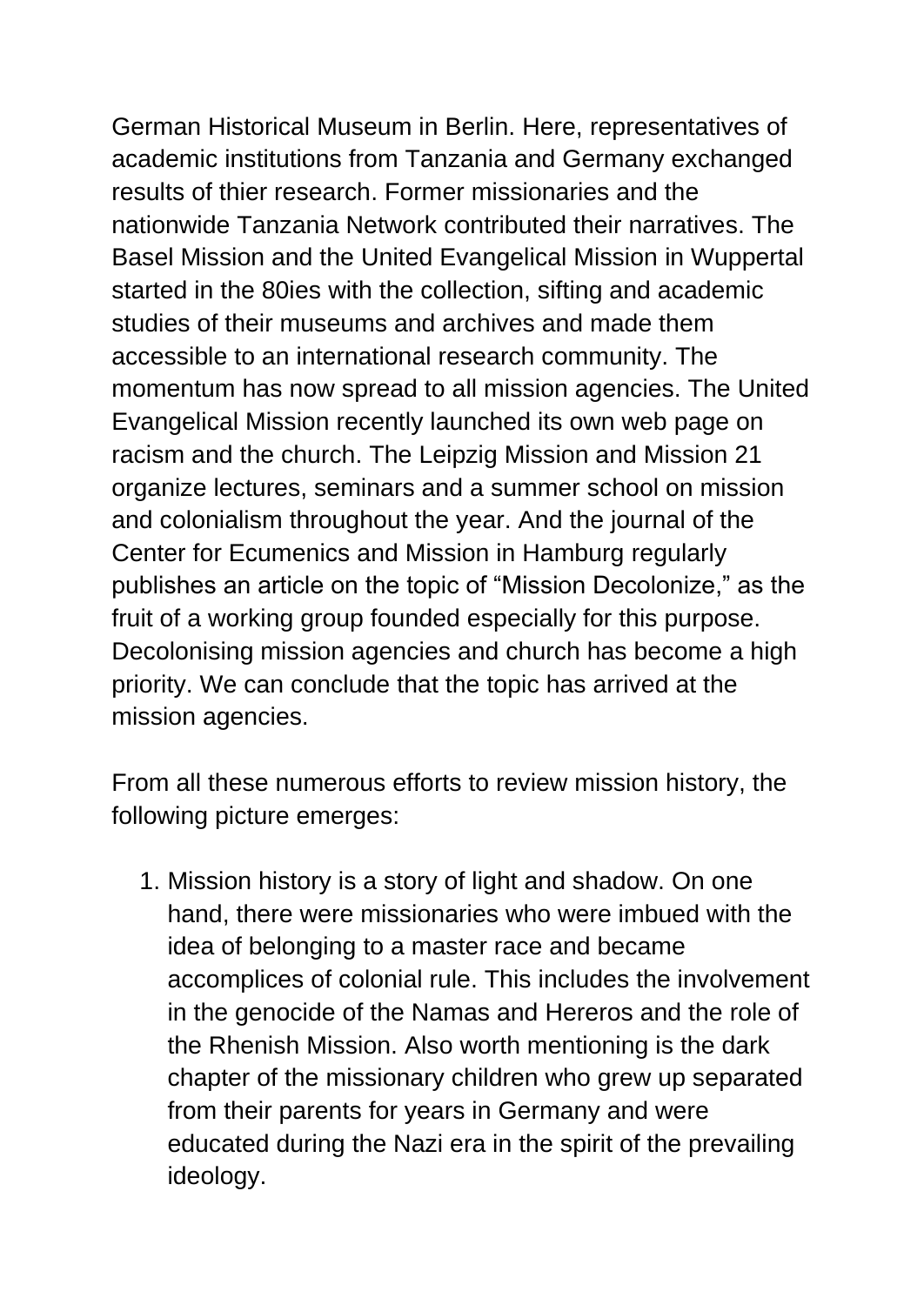- 2. There have always been individuals who swam against the tide, such as Karl Gützlaff, the first Protestant missionary in Korea; or the Anglican priest Trevor Huddleston in South Africa; or Dirk Vedder, who drew attention to the situation of the Namas and Hereros prisoners of war in concentration camps in Swakopmund through his stirring reports (1904). Thus, there were definitely missionaries who sympathized with the indigenous population and who had foresight. They learned language, culture, crafts and agriculture, acquired medical knowledge, were interested in flora and fauna, social structures, and the relationship between men and women. The goal of their efforts was to make the proclamation of the Gospel as contextual as possible. In this way, they laid the foundation for the detachment of the African churches from their mother churches in the course of the independence movement of the African states.
- 3. The emergence of missionary societies in Germany, as a counter-movement to the established church, was a response to Germany's colonial adventure in the race for the "place in the sun". The people who felt called to mission were typical representatives of the Wilmelminian, authoritarian society. And in the encounter with a foreign culture, the best and the worst of them emerged. How were they prepared for their often lifelong mission? In the missionary seminaries they certainly received a practiceoriented education. Nevertheless, we must make it clear: Mission took place in a colonial context. Mission work was dependent on colonial structures. It was also corrupted by them. This includes the general conviction that European civilization was superior to other cultures. That conviction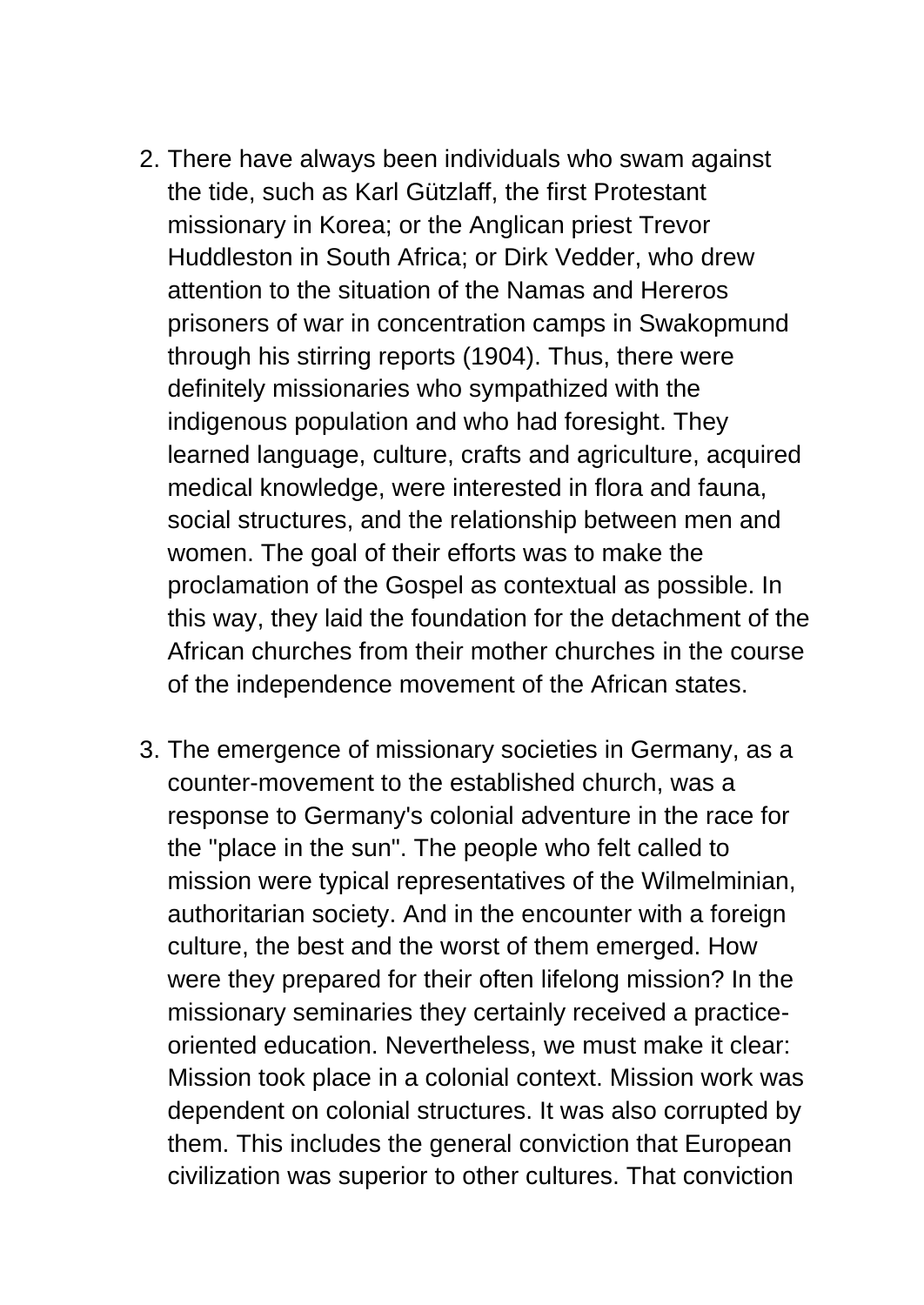underpinned the missionary mandate to fight paganism and to introduce the people of Africa to Western civilization.

## **Conclusion and outlook**

The current debate on the topic of mission and colonialism is not about apologetics, in the sense of arguing that it wasn't all so bad after all. Rather, a clear confession of guilt and failure is needed. Yes, missionary societies have become guilty where peoples they wanted to missionize were degraded to secondclass people (Nickneger). Practical consequences grow out of the confession of guilt. Some mission agencies are engaged in the restitution of cultural assets and digitized archival material. In 2018, in the commemorative year of the genocide of the Namas and Hereros, the VEM played a leading role in the commemoration in Berlin and in the restitution initiative of the German government and the EKD. In Leipzig and Neuendettelsau, negotiations are taking place with ecumenical partners on the return of art objects to Tanzania and Papua New Guinea. In cooperation with the Heinrich August Francke Foundations in Halle/Saale, the Evangelical Lutheran Mission in Lower Saxony has established the Ziegenbalg House in Tharangambadi /South India as a museum for intercultural dialogue and study center. The Berlin Mission handed over its digitized South Africa Archive to the South African government on the occasion of a state visit.

## **How have the relationships with our ecumenical partners changed as a result of the decolonization debate?**

In his article for the magazine Politik & Kultur, September/2019, the cultural representative of the EKD Johann Hinrich Claussen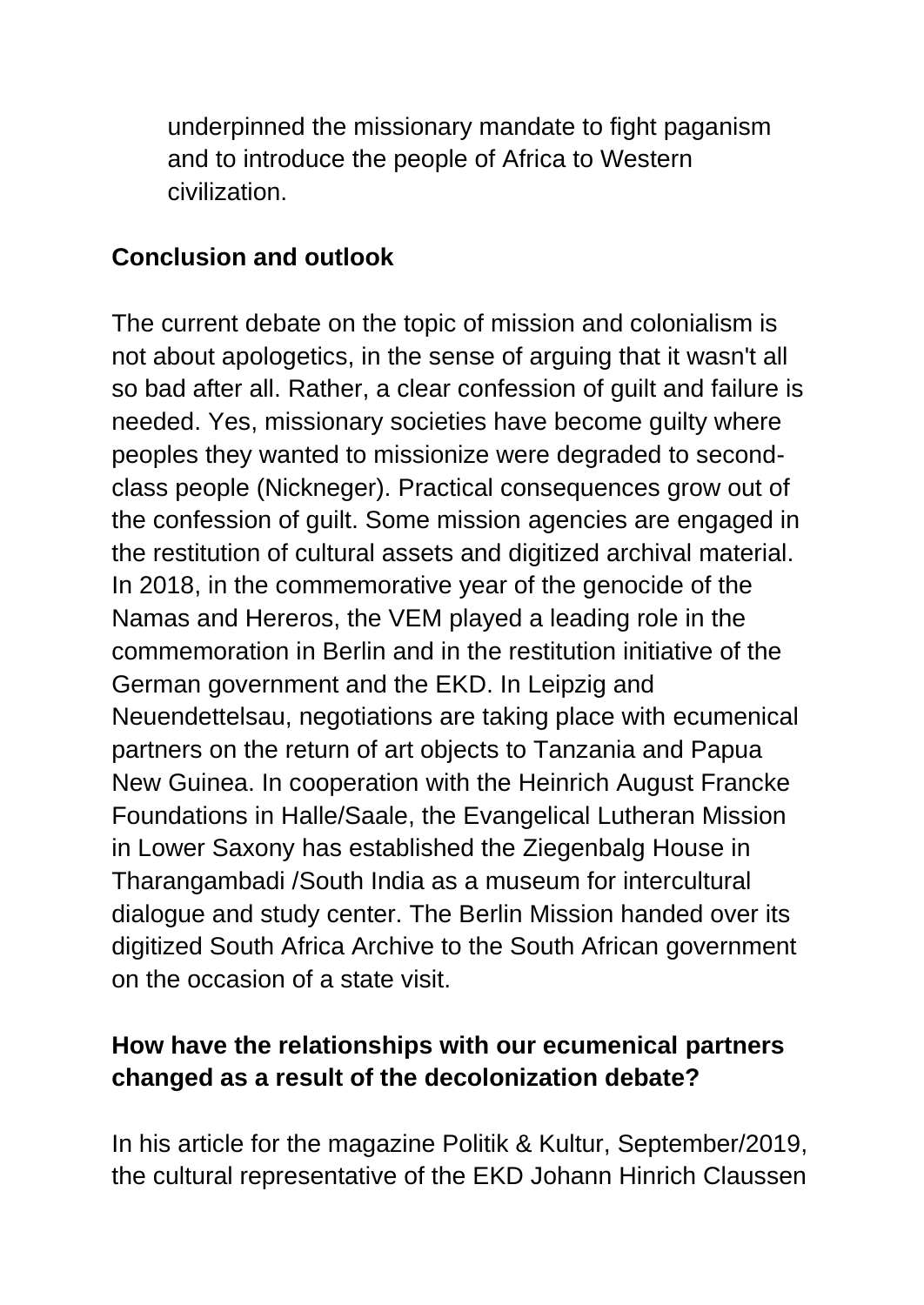has pointed out three unintended side effects of mission. These effects are, however, of decisive importance for our present relationship in ecumenical partnership. Quote: "First, the mission societies initiated a multifaceted cultural transfer that did not occur in only one direction. They brought European civilization to foreign countries, but at the same time imported cultural discoveries from these regions to Germany. Secondly, the people overseas did not remain recipients of the faith, but rather integrated an astonishing independence. They accepted the faith by transforming it. Therefore, the evangelical mission did not lead to a Europeanization of the missionized areas of the world, but to a globalization and pluralization of world Christianity." (end of quote)

We are experiencing this dynamic today in the three major world alliances: the World Council of Churches, the Lutheran World Federation and the World Communion of Reformed Churches, and also in the congregational partnership activities in our regional churches. The WCC Assembly in Karlsruhe in 2022 will bear eloquent witness to this involvement.

To continue the Claussen quote: "Third, this religious emancipation shows political consequences. As Nelson Mandela once remarked, the anti-colonial struggle would not have been possible without the mission schools. The antiapartheid movement also owes much to the networks of mission societies." Archbishop Desmond Tutu testifies in his biography that he would never have become the man of the Church, a charismatic fighter against apartheid and head of the Truth and Reconciliation Commission after the end of apartheid, if he had not met in his youth the missionary and pastor of the Anglican Church Trevor Huddleston. He became Bishop Tutu's spiritual father and mentor. We will celebrate the